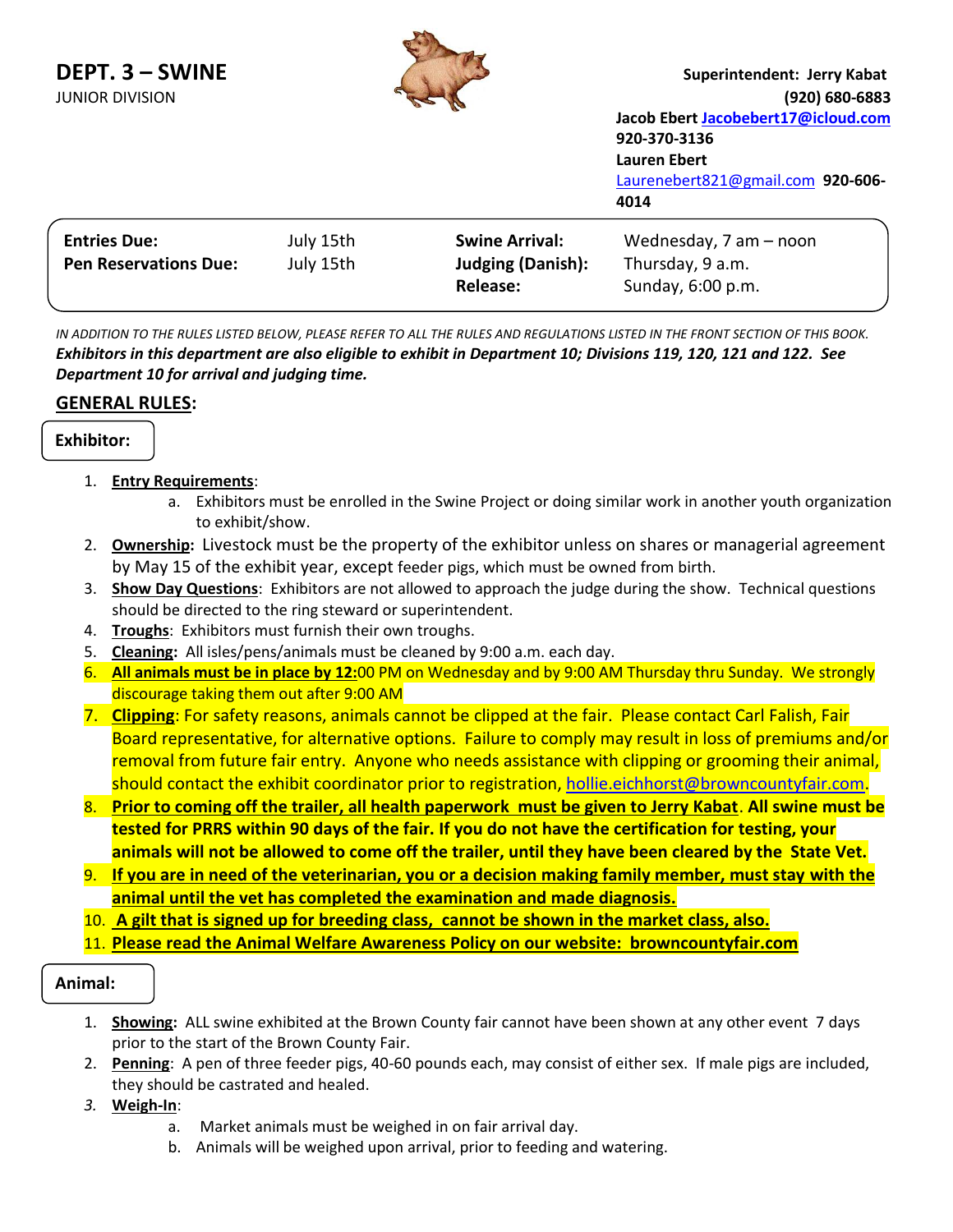- c. Animals can be re-weighed only once. The re-weigh must take place immediately. *(An immediate re-weigh could also be completed due to an equipment issue with scales, etc…)*
- 4. **Age Classifications**: **Preceding Year** = January 1st December 31st of the year **prior** to the fair **Exhibit Year** = January  $1^{st}$  – December  $31^{st}$  of the Year of the fair
	- a. Junior Yearling Boar or Sow: Born between January 1 and June 30 of the preceding year.
	- b. **Senior Boar or Sow**: Born between July 1 and December 31 of the preceding year.
	- c. **Senior Spring Boar or Sow**: Born between January 1 and February 28 (or 29) of the exhibit year. \*A local fair board may subdivide this entry class into January-born and February-born sows or boars.
	- d. **Junior Spring Boar or Sow**: Born during the month of March of the exhibit year.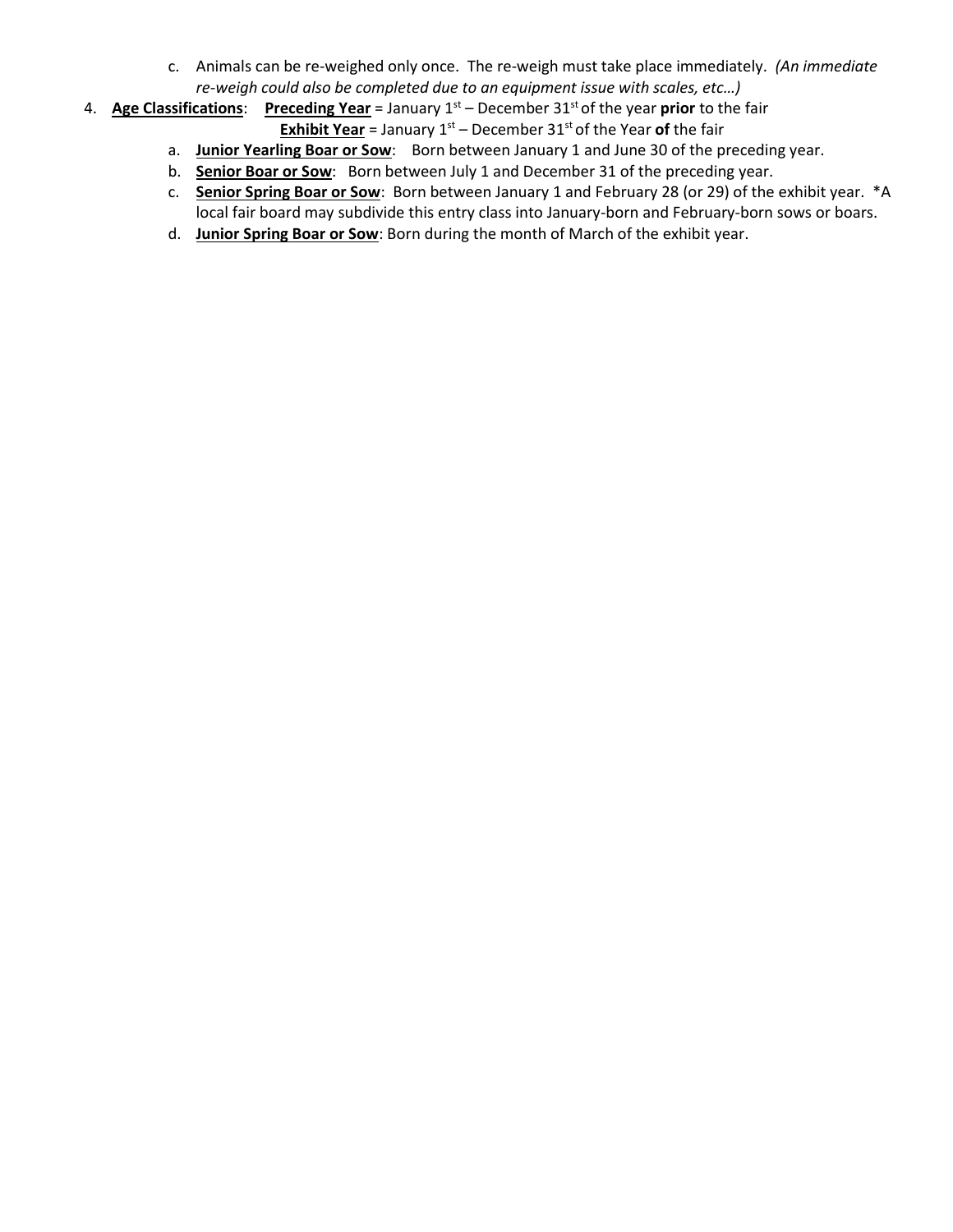| <b>PREMIUMS FOR DIVISIONS 25 - 33:</b> | 4 st   | 2 <sub>nd</sub> | ord    | ⊿th    |  |
|----------------------------------------|--------|-----------------|--------|--------|--|
|                                        | \$6.00 | \$5.00          | \$4.00 | \$3.00 |  |
| *Champions - RIBBONS ONLY              |        |                 |        |        |  |

### **BREED DIVISIONS:**

**DIVISION 25** – BERKSHIRE **DIVISION 26** – CHESTER WHITE **DIVISION 27** – DUROC **DIVISION 28** – HAMPSHIRE

**DIVISION 29 –** LANDRACE **CLASS NO.**

- **1.** Boar; junior yearling
- **2.** Boar; senior pig
- **3.** Boar; senior spring, January
- **4.** Boar; senior spring, February
- **5.** Boar; junior spring pig

**DIVISION 30** – POLAND CHINA & SPOTTED POLAND CHINA **DIVISION 31** – YORKSHIRE **DIVISION 32** – CROSSBRED **DIVISION 702** – ANY OTHER BREED

- **6.** Sow; junior yearling
- **7.** Sow; senior pig
- **8.** Sow; senior spring, January
- **9.** Sow; senior spring, February
- **10.** Sow; junior spring pig

### **DIVISION 33 – MARKET HOGS**

**RULES:**

- 1. **Animal Limit**: No more than 3 market animals may be shown per exhibitor.
- 2. **Multiple Entries**: If an exhibitor shows more than one animal & the market animal's fall into the same class number, the other animal(s) must be shown by another eligible junior exhibitor. ONLY 1 premium will be awarded per exhibitor, per class number.
- 3. **Splitting Classes:** large classes will be split at the discretion of the judge and the department superintendent. Market Classes will be split into the following weight classes for the show:
	- Pre-market hogs, barrow (under 230 lbs.)
	- Pre-market hogs, gilt (under 230 lbs.)
	- Market hog, barrow (230-249 lbs.)
	- Market hog, barrow (250-269 lbs.)
	- Market hog, barrow (270-290 lbs.)

#### **CLASS NO.**

- 1. Feeder pigs, pen of 3 (40-60 pounds each)
- 2. Market hog, first entry
- 3. Market hog, second entry
- 4. Market hog, third entry
- Market hog, barrow (over 290 lbs.)
- Market hog, gilt (250-269 lbs.)
- Market hog, gilt (270-290 lbs.) Market hog, gilt (over 290 lbs.)

#### **DIVISION 34 - SHOWMANSHIP**

#### **RULES:**

1. Use exhibitor's grade as of January 1 of the exhibit year.

| CLASS NO.         | 1 <sup>st</sup> | 2 <sub>nd</sub> | <b>2rd</b> | ⊿th    |
|-------------------|-----------------|-----------------|------------|--------|
| Grades 3-5        | \$3.00          | \$2.50          | \$2.00     | \$1.50 |
| Grades 6-8        | \$3.00          | \$2.50          | \$2.00     | \$1.50 |
| Grades 9-13<br>З. | \$3.00          | \$2.50          | \$2.00     | \$1.50 |